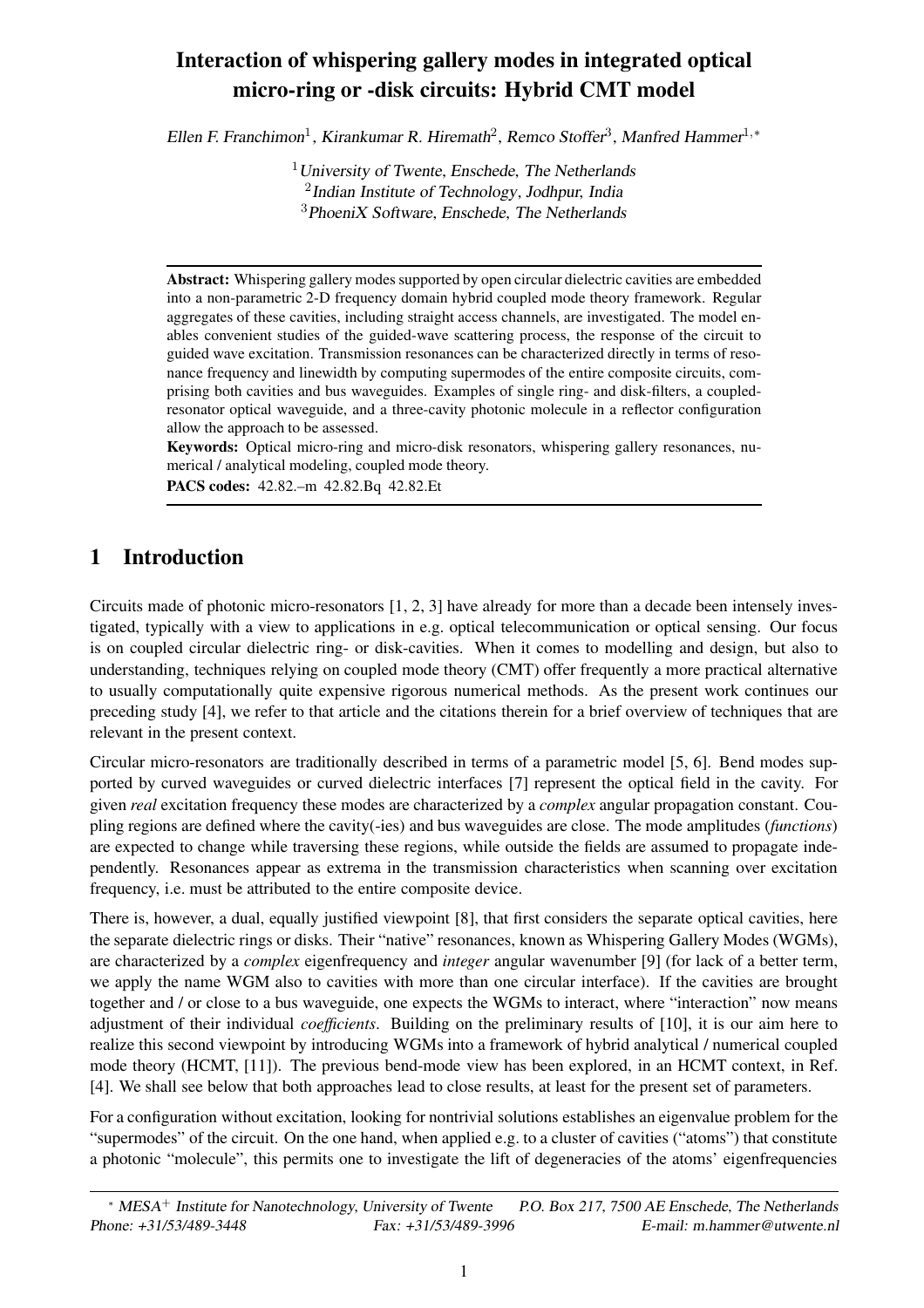due to the presence of the neighboring atoms. On the other hand, the supermode reasoning can be applied to composite circuits that comprise cavities and bus channels, with the fields in the waveguides restricted to outgoing waves. Frequencies and linewidths of (transmission) resonances are thus computed directly, i.e. without having to carry out frequency scans. Here one might observe similarities to the treatment of resonant 1-D multilayer structures in terms of quasi-normal modes (QNMs, [12, 13]). We do not, however, attempt any rigorous expansion into a complex frequency basis of the composite problem. Rather we will reason, at least qualitatively, along the procedure outlined in [14, 15, 16], where resonances of the transmission problem are approximated by combining (supermode) resonances of individual and composite cavities with suitable expressions for the incoming waves.

In particular, the WGM-HCMT supermode approach permits one to conveniently investigate coupling induced shifts of resonance frequencies [17] and related effects. The issue attracted further recent interest; examples are the parametric frequency- and time-domain models of Refs. [18, 19], also combined with numerical analysis [20] and experimental observations [21]. Contrary to respective statements in Ref. [17], these coupling-induced phase shifts can well be predicted by CMT, at least by the *(ab-initio)* variant discussed here.

The properties of WGMs, for the parameters that we consider in this paper, are briefly discussed in Section 2. Section 3 outlines the present coupled mode framework, and introduces the notions on supermode and perturbation analysis. The examples in Section 4 provide benchmarks, and illustrate different aspects of the previous theoretical approach.

# **2 Whispering gallery modes of micro-rings and -disks**

WGMs of circular cavities serve here as prototypes of the eigenmodes of open dielectric cavities. Adhering to the analytical 2-D model of [9], using an ansatz of separable fields in polar coordinates, the relevant scalar 2-D Helmholtz equation transforms into an eigenvalue problem of Bessel type for the radial function, with piecewise constant coefficients. Piecewise solutions are sought in terms of Bessel and Hankel functions. The choice of the Hankel function of second kind in the external region, for a time dependence  $\sim \exp(i\omega^c t)$  for eigenfrequencies  $\omega^c$  with positive real and imaginary parts, realizes the boundary condition of purely outgoing waves. Analytical solutions are found by tracking roots through a complex secant method. Our implementation relies on routines for complex Bessel and Hankel functions from [22, 23]. To generate initial root estimates, the related bend mode problems are translated to equivalent straight waveguides [24], followed by feeding restricted staircase approximations of the resulting effective refractive index profiles to the 1-D multilayer slab mode solver of [25]. Figure 1 summarizes the properties of some of the WGMs that will play a role in Section 4.



Figure 1: Resonance wavelengths  $\lambda_r$  and quality factors Q of WGMs supported by 2-D dielectric rings (a) and disks (b) with varying radii R in a wavelength region around  $1.55 \mu m$ ; parameters as given for Figure 2. (c): profile of the ring-WGM indicated by the marker in (a), for  $R = 7.5 \mu m$ ; absolute value (top) and time snapshot (bottom) of the principal electric component  $E_y$ . See Figure 6(a, d) for the profiles of the disk-WGMs marked in (b).

We adopt a notation  $WGM(l, m)$  for the characterization of the WGMs in terms of two "quantum numbers", the number of radial minima  $l$  in the principal electric field component of the mode profile, and the angular wavenumber m. Adhering to common notions, the eigenfrequencies  $\omega^c$  are specified in terms of the related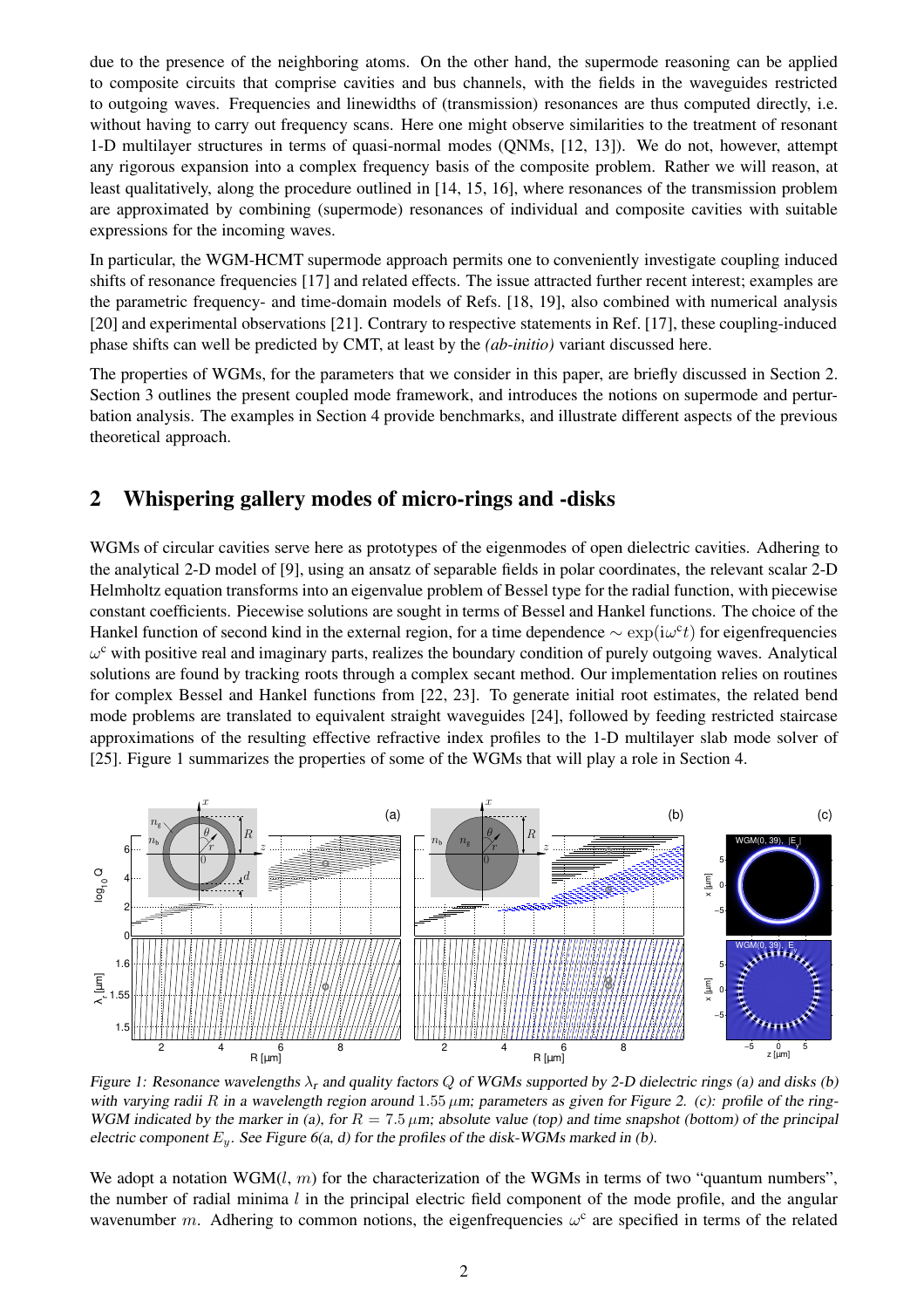resonance wavelength  $\lambda_r = 2\pi c/Re\,\omega^c$ , the Q-factor  $Q = Re\,\omega^c/(2Im\,\omega^c)$  associated with the resonance, and by the ratio  $\Delta \lambda = \lambda_r/Q$ , which corresponds to the linewidth (full-width at half maximum) of the outgoing radiation [26]. A time animation of the physical waves shows the field rotating clockwise as one compound, with outwards escaping radiation, slowly decaying in time. All modes are twofold degenerate; fields WGM $(l, -m)$ corresponding to anticlockwise rotation and respectively escaping radiation constitute valid solutions of the WGM-eigenvalue problem as well.

## **3 Hybrid analytical / numerical coupled mode theory**

The HCMT approach will be outlined for the single ring filter configuration as introduced in Figure 2, adapted from Ref. [4]. The parameters apply correspondingly also to all other configurations in this paper. Our primary interest is in the scattering problem, i.e. in determining the relative guided wave transmission  $T$  and power drop D for given excitation, here in the upper left port. Unidirectional propagation, as indicated by the arrows in Figure 2, will be considered first. Extension towards further channels or cavities, towards multimode elements, or towards bidirectional wave propagation should be straightforward [11].



Figure 2: Filter device consisting of a cavity ring between two straight bus waveguides, a 2-D configuration described in Cartesian coordinates  $x, z$  or polar coordinates r,  $\theta$ . Parameters: refractive indices  $n_{\sigma} = 1.5$  (guiding regions),  $n_{\rm b} = 1.0$ (background), cavity radius  $R = 7.5 \mu m$ , core width  $d = 0.75 \mu m$ , bus waveguides, core width  $w = 0.6 \mu m$ , gaps  $q = 0.3 \mu m$ . All simulations are restricted to 2-D, uniform for TE polarization, where the single principal electric field component  $E_y$  is perpendicular to the x-z-plane of interest. We consider a spectral region around the target vacuum wavelength  $\lambda \approx 1.55 \,\mu$ m.

#### **3.1 HCMT procedure**

We aim at approximate solutions, in 2-D, of the homogeneous frequency-domain Maxwell equations

$$
\nabla \times \boldsymbol{H} - i\omega \epsilon_0 \epsilon \boldsymbol{E} = 0, \quad -\nabla \times \boldsymbol{E} - i\omega \mu_0 \boldsymbol{H} = 0,
$$
\n(1)

for the optical electric and magnetic fields E, H. The stationary fields oscillate  $\sim \exp(i\omega t)$  in time with the (real) excitation frequency  $\omega = 2\pi c/\lambda$ , specified by the excitation wavelength  $\lambda$ , for vacuum speed of light c. The HCMT model relies on a plausible "template", an ansatz for the overall electromagnetic field, which, in case of the filter of Figure 2, reads

$$
\begin{pmatrix} E \\ H \end{pmatrix} (x, z) = f(z) \psi^{\mathsf{f}}(x, z) + b(z) \psi^{\mathsf{b}}(x, z) + \sum_j c_j \psi_j^{\mathsf{c}}(r, \theta), \tag{2}
$$

implying the relations  $r(x, z)$ ,  $\theta(x, z)$  between polar and Cartesian coordinates. Here  $\psi^{\text{f},\, \text{b}}(x, z)$  =  $(\tilde{E}, \tilde{H})^{\tilde{f}, b}(x) \exp(\mp i\beta z)$  are the forward/backward modes guided by the upper/lower bus channels at frequency  $\omega$ , with profiles  $(\tilde{E}, \tilde{H})^{\text{f}, b}$ , propagation constants  $\mp \beta$ , and z-dependent amplitudes f and b. A number (index j) of WGMs  $\psi_j^c(r,\theta) = (\tilde{E}, \tilde{H})_j^c(r) \exp(-im_j\theta)$  with mode profiles  $(\tilde{E}, \tilde{H})_j^c$  and integer angular wavenumbers  $m_i$  enter with coefficients  $c_i$ . By discretizing the functions f, b in terms of 1-D, here linear finite elements (FEs) [11], the template (2) can be given the abstract form

$$
\begin{pmatrix} E \\ H \end{pmatrix} (x, z) = \sum_{k} a_k \begin{pmatrix} E_k \\ H_k \end{pmatrix} (x, z) \tag{3}
$$

of a sum over "modal elements"  $(E_k, H_k)$  which, in case of the bus channels, combine the mode profiles with the exponential dependences on the propagation coordinates and the familiar FE triangle functions. For the cavity, the WGM profiles appear as modal elements, without further factors. The set of coefficients  $a_k \in$  $\{f_j, b_j, c_j\}$  includes correspondingly the discretized functions f and b as well as the WGM amplitudes  $c_j$ . Of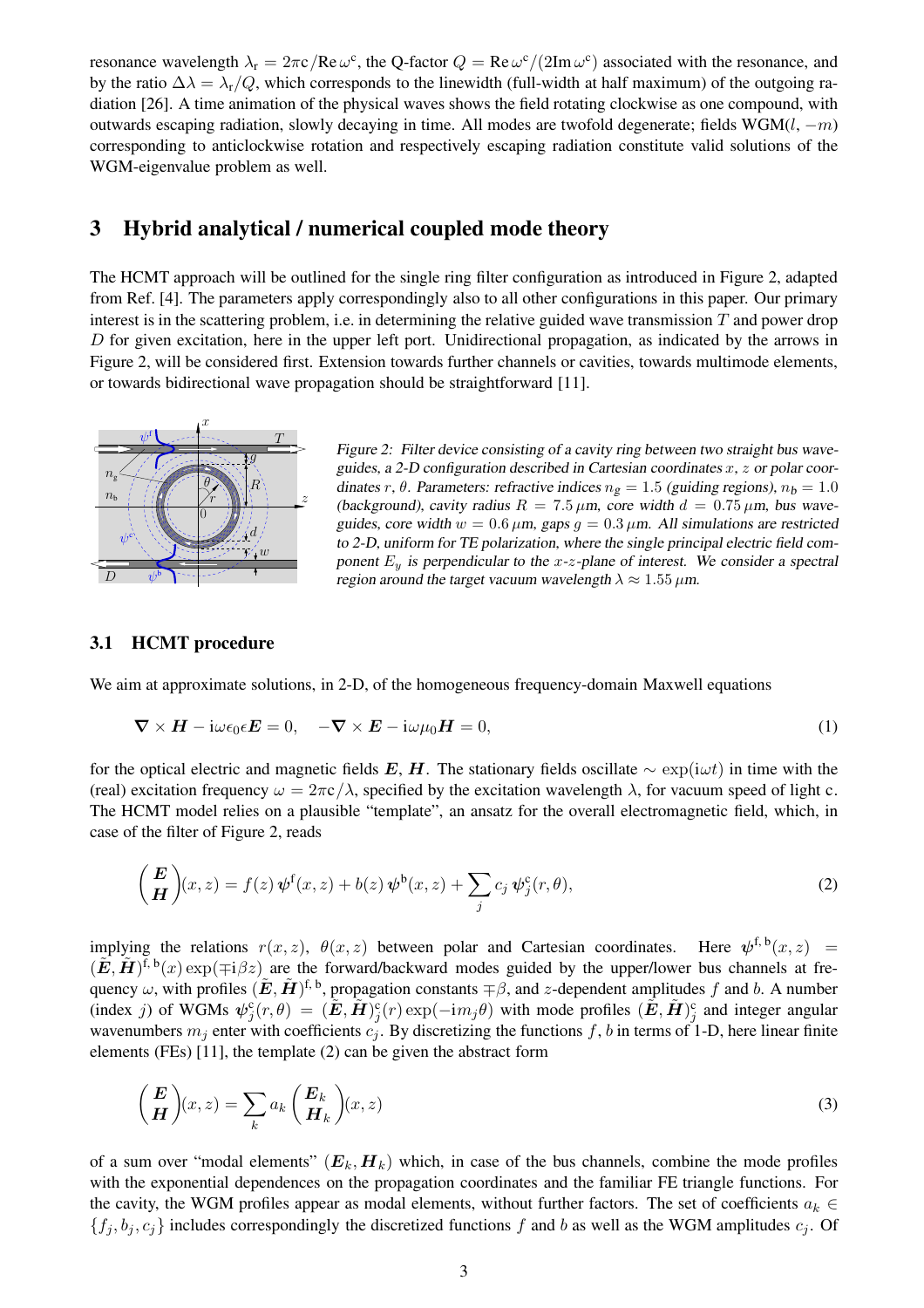these, the coefficients that relate to the incoming wave in the upper left port and to the zero excitation in the lower right port are given; all others need to be determined.

To do so, the relevant Maxwell equations (1) are multiplied by trial fields  $F$ ,  $G$  and integrated over a suitable (2-D) computational domain [11]. One arrives at a weak form of Eqs. (1), which, for reasons that become apparent in Section 3.2, is here written as

$$
\iint A(\mathbf{F}, \mathbf{G}; \mathbf{E}, \mathbf{H}) \, dx \, dz - \omega \iint \mathcal{B}(\mathbf{F}, \mathbf{G}; \mathbf{E}, \mathbf{H}) \, dx \, dz = 0 \quad \text{for all } \mathbf{F}, \mathbf{G},
$$
 (4)

where

$$
\mathcal{A}(\mathbf{F},\mathbf{G};\mathbf{E},\mathbf{H})=\mathbf{F}^*\cdot(\nabla\times\mathbf{H})-\mathbf{G}^*\cdot(\nabla\times\mathbf{E})\;,\quad\mathcal{B}(\mathbf{F},\mathbf{G};\mathbf{E},\mathbf{H})=\mathrm{i}\epsilon_0\epsilon\mathbf{F}^*\cdot\mathbf{E}+\mathrm{i}\mu_0\mathbf{G}^*\cdot\mathbf{H}\,. \tag{5}
$$

Upon inserting the generalized template (3) for  $E$ ,  $H$ , and restricting Eq. (4) to the set of modal elements  $(F, G) \in \{ (E_k, H_k) \}$ , this Galerkin procedure leads to a system of linear equations of the form

$$
\sum_{k} \left( A_{lk} - \omega B_{lk} \right) a_k = 0, \text{ for all } l \tag{6}
$$

with "overlaps" of modal elements

$$
A_{lk} = \iint \mathcal{A}(\boldsymbol{E}_l, \boldsymbol{H}_l; \boldsymbol{E}_k, \boldsymbol{H}_k) \, dx \, dz \,, \quad B_{lk} = \iint \mathcal{B}(\boldsymbol{E}_l, \boldsymbol{H}_l; \boldsymbol{E}_k, \boldsymbol{H}_k) \, dx \, dz \,.
$$
 (7)

One now groups the coefficients  $a = (u, q)$  such that u represents the actual unknowns, while q corresponds to the given excitation, and arranges the system (6) accordingly:

$$
\left[\begin{pmatrix} A_{uu} & A_{ug} \\ A_{gu} & A_{gg} \end{pmatrix} - \omega \begin{pmatrix} B_{uu} & B_{ug} \\ B_{gu} & B_{gg} \end{pmatrix}\right] \begin{pmatrix} u \\ g \end{pmatrix} = 0, \qquad (8)
$$

or 
$$
K_u u = -K_g g
$$
 with  $K_u = \begin{pmatrix} A_{uu} - \omega B_{uu} \\ A_{gu} - \omega B_{gu} \end{pmatrix}$ ,  $K_g = \begin{pmatrix} A_{ug} - \omega B_{ug} \\ A_{gg} - \omega B_{gg} \end{pmatrix}$ . (9)

This last overdetermined system  $(9)$  can be handled in a least squares sense. One obtains, for given input q, the response  $u$  at a prescribed excitation frequency  $\omega$  as the solution of

$$
K_{\mathbf{u}}^{\dagger}K_{\mathbf{u}}\mathbf{u} = -K_{\mathbf{u}}^{\dagger}K_{\mathbf{g}}\mathbf{g}.
$$
 (10)

Here the symbol  $<sup>†</sup>$  denotes the adjoint. Further details, as well as an alternative variational motivation of the</sup> procedure, can be found in [11].

Note that so far we've been interested in approximate solutions of the homogeneous system (1), subject to boundary conditions that accommodate the prescribed incoming (guided) waves, together with arbitrary outgoing waves (cf. e.g. Refs. [27, 28] or the appendix of [11] for more formal statements). While these boundary conditions did not show up anywhere explicitly, they are built into the template (2) through the appropriate selection of contributing fields.

#### **3.2 Supermode analysis: eigenfrequencies of composite systems**

As a means to directly predict resonances of the composite systems, without carrying out frequency scans, we now look for — prospectively complex — values  $\omega^s$  where the system

$$
\nabla \times \boldsymbol{H} - i\omega^s \epsilon_0 \epsilon \boldsymbol{E} = 0, \quad -\nabla \times \boldsymbol{E} - i\omega^s \mu_0 \boldsymbol{H} = 0,
$$
\n(11)

subject to boundary conditions of outgoing waves only, permits nonzero solutions  $E$ ,  $H$ . As before, approximate solutions are sought in the form of the template (2), now without any incoming waves (the respective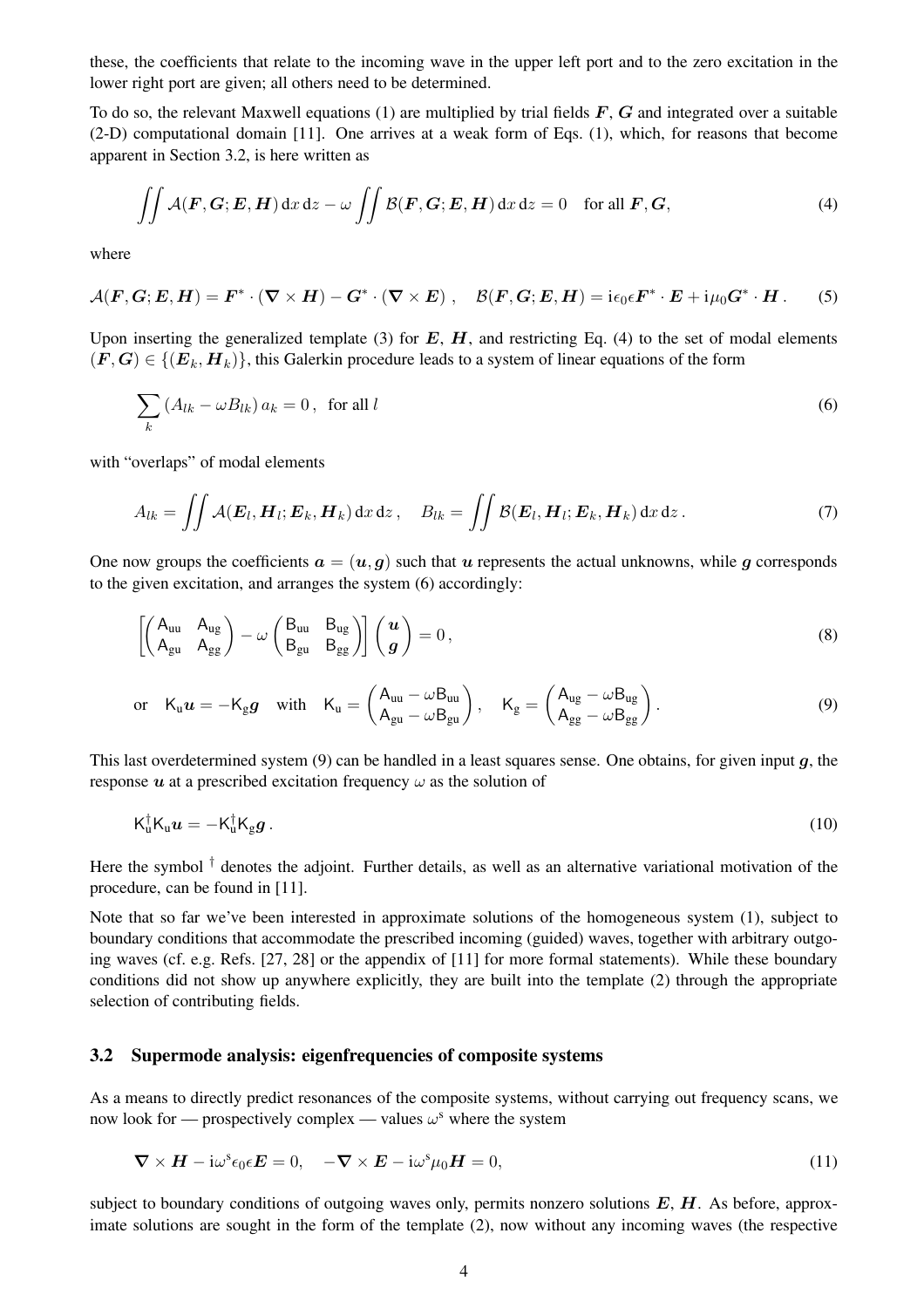coefficients g are zeroed). With the frequency parameter being replaced by the unknown value  $\omega^s$ , one proceeds along the previous steps up to Eq. (8), of which only the upper left quadrant remains relevant:

$$
A_{uu}u = \omega^{s} B_{uu}u. \tag{12}
$$

Eq.  $(12)$  constitutes a generalized eigenvalue problem. Solutions are pairs of eigenvectors  $\boldsymbol{u}$  and eigenfrequencies  $\omega$ <sup>s</sup>. To distinguish the related fields from the original WGMs, we shall use the term "supermodes" for these resonances. One thus obtains a set of supermodes, each associated with a complex eigenfrequency  $\omega^s$ , Q-factor  $Q = \text{Re }\omega^{s}/(2\text{Im }\omega^{s})$ , resonance wavelength  $\lambda_{r} = 2\pi c/\text{Re }\omega^{s}$ , linewidth  $\Delta\lambda = \lambda_{r}/Q$ , and a mode profile, obtained by substituting the respective eigenvector into Eq. (2).

Depending on the specified field template the supermodes can include the power outlets provided by the bus waveguides; the Q-factors and linewithds then relate to the spectral properties of the waves that the composite open cavity sends out through the access channels.

Note that the terms "resonance" is being used in this paper in at least three different contexts: First there are the WGMs of the separate cavities (Section 2), given here as analytical solutions. Second, transmission resonances are observed as peaks and dips in the spectral scans of the scattering problems, determined by HCMT or an alternative method. Third, the supermodes of the composite systems are characterized by their complex eigenfrequencies, determined by HCMT-eigenvalue analysis with purely outgoing wave templates.

Figures 4, 8, and 9 show an excellent agreement between the resonance wavelengths and linewidths associated with the supermodes, and the peaks and dips in the spectral transmission curves. Note that, beyond observing that agreement, we do not establish any formal relation between the scans of the transmission problem, and the supermode analysis. A means to do that could be to employ variational procedures again, then with a template that combines the given incoming wave with an entire supermode, or a series of supermodes, of the composite system, in line with what has been carried out for 1-D problems in Refs. [14, 15, 16] (not done here). At least the field plots of e.g. Figure 5 provide some intuition on how this might work.

#### **3.3 Perturbations of whispering gallery resonances**

When applied to a template with only a single unknown, Eq. (12) permits one to derive an expression for the perturbation of the respective basis element by a small uniform change of permittivity. Assume that we investigate a cavity with permittivity function  $\epsilon_0$  which supports a resonance with field  $E_0$ ,  $H_0$  at frequency  $\omega_0$ . This cavity is being perturbed slightly; the permittivity  $\epsilon = \epsilon_0 + \Delta \epsilon$  characterizes the new configuration. We then look for the supermode of that configuration, using a template with merely the one given resonance. Eq. (12) can be evaluated explicitly for the supermode eigenfrequency. Neglecting terms  $\sim \Delta\omega \Delta\epsilon$ , the respective change in eigenfrequency  $\Delta\omega$  can be given the form

$$
\Delta \omega = \frac{-\omega_{o}\epsilon_{0} \iint \Delta \epsilon |\mathbf{E}_{o}|^{2} dx dz}{\iint \left(\epsilon_{o}\epsilon_{0} |\mathbf{E}_{o}|^{2} + \mu_{0} |\mathbf{H}_{o}|^{2}\right) dx dz}.
$$
\n(13)

The approach requires that the original fields represent reasonable approximations of the actual fields of the perturbed structure. As exemplified by Figure 3, this appears to be valid in case of small uniform perturbations [24], here a small change of the core refractive index of the cavity ring. However, one needs to be careful with shifts of dielectric interfaces, if discontinuous basis fields are involved [29, 30].



Figure 3: WGM resonance wavelengths  $\lambda_r$  vs. core refractive index  $n_{\varrho}$ , for rings with the parameters of Figure 1(a) with  $R = 7.5 \,\mu \text{m}$ . The dashed lines indicate the slopes as predicted by Eq. (13), evaluated with the fields of the reference structure for  $n<sub>g</sub> = 1.5$  (markers).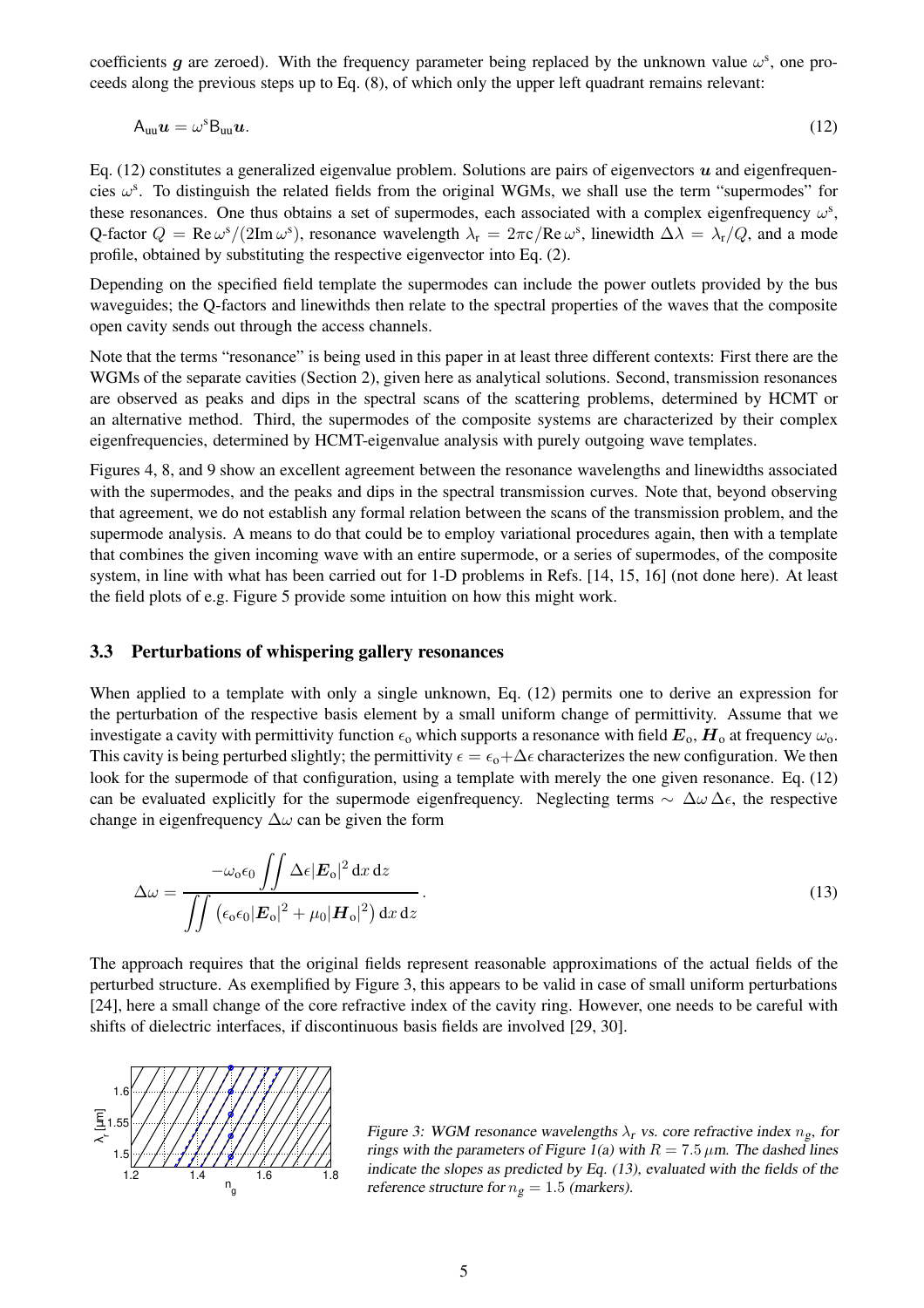## **4 Examples**

Our C++-implementation of the HCMT model relies on the routine libraries [25, 23] for 2-D straight and bent slab waveguides. Commercial software for finite-difference-time-domain (FDTD, [31]) and frequency-domain finite-element (FD-FEM, [32]) simulations serves for benchmarking. The interpolation procedure as outlined in [4] has been applied for the fast evaluation of spectral scans in Figures 4, 8, and 9.

Among the computational parameters, for the templates with radiating elements, the most notable influence must be expected from the extension of the computational window. For the present parameter set, however, this appears not to be critical. As an example, we could observe hardly any visible change of the transmission curves in a plot like Figure 4(a), if the window is enlarged from the original setting of  $(20 \mu m)^2$  to  $(45 \mu m)^2$ . Accurate evaluation of the modal element overlaps (7) is required in all cases. The integrals are computed numerically by Gaussian quadrature [33], applied piecewise in case of non-smooth fields at dielectric interfaces, with stepsizes such that the overall results appear to be converged (checked at least occasionally).

### **4.1 Single-ring or -disk filters**

Figure 4 summarizes the spectral properties of filter configurations with a single ring- or disk-cavity. Beyond the data from the present approach, the figure includes results from a series of alternative methods. The bend-mode based HCMT simulations view the cavity as a bent waveguide that supports eigenmodes with *real* frequency and *complex* angular wavenumber [4]. The "conventional" CMT model [34] splits the resonator into two coupler regions, each comprising adjacent segments of a bend and a straight waveguide. The guided wave interaction within these is modeled separately by standard codirectional coupled mode theory, with the coupler scattering matrices then embedded in an analytic resonator description. A quite satisfying nice overall agreement can be observed with the benchmark data from two numerical methods [32, 31].

As to be expected, slightly larger deviations appear for the resonances related to the first order WGMs of the micro-disk, where the larger radial extension of the WGM profiles leads to a stronger field overlap in the coupler regions (albeit not to a more efficient interaction). Obviously here the assumptions inherent in the HCMT template are less adequate.



Figure 4: Transmission properties of micro-ring (a) and micro-disk resonators (b); directly transmitted power  $T$  (top) and dropped optical power D (bottom) as a function of the excitation wavelength  $\lambda$ . Parameters are as given for Figure 2. Results of different methods are compared, as explained further in the text: WGM-HCMT (continuous, the approach of this paper), conv-CMT (dashed, conventional CMT [34]), BM-HCMT (dash-dotted, (a) only, bend-mode-based HCMT [4]), FEM (dash-dotted, (b) only, finite element solver, commercial [32]), and FDTD (markers, finite-difference-timedomain, commercial [31]). Resonances are classified by the dominant contributing WGM. The marker lines in the central part are positioned at the respective resonance wavelengths: separate WGMs (light gray, continuous), WGMs perturbed by the bus waveguide permittivities (light gray, dashed), and HCMT supermodes (black, lower bars indicate the linewidths).

Figure 4(a) shows WGM-HCMT results that are computed with a unidirectional template which includes WGMs(0, 37-41) of the ring. We also carried out WGM-HCMT scans with different field templates. If one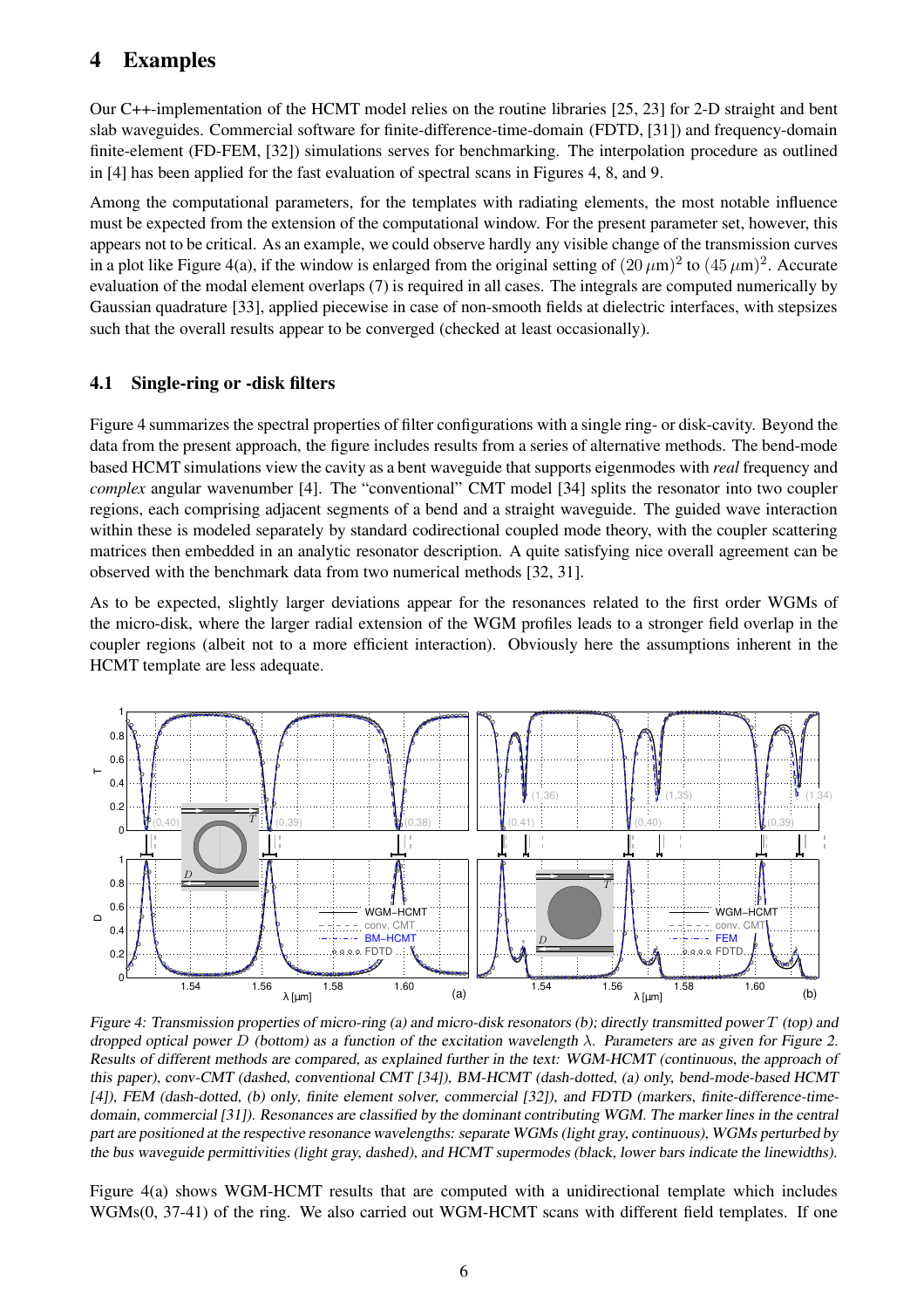uses WGM(0, 39) only, then merely the respective dip/peak appears in the transmission/drop curves, positioned precisely (on the scale of Figure 4(a)) at the same spot, with an otherwise flat response. A bidirectional field template, with forward and backward waves in both bus channels and WGMs $(0, \pm 37 - \pm 41)$  leads to hardly any changes concerning the peak positions and widths, but to slightly lower power drop, i.e. to slightly higher losses. The levels of reflected power (upper left port in Figure 2) and forward-dropped guided power (lower right port) remain below  $10^{-4}$  over the spectral range considered here.

When compared to the ring, the micro-disk supports WGMs of slightly higher quality, which leads to the narrower linewidths of the transmission resonances. These linewidths, however, are here obviously being dominated by the interaction between bus waveguides and WGMs: the first order WGMs, originally of lower quality, appear with narrower transmission resonances than the WGMs of fundamental radial order, that interact more effectively with the waves in the bus cores.

The central vertical lines in Figure 4 indicate the resonance wavelengths and linewidths associated with the (super-) modes of the device. While each individual WGM is clearly associated with one of the transmission extrema, there is still a noticeable difference between the resonance wavelengths of the separate WGMs and the positions of the transmission peaks. If one considers the bus channels as a mere permittivity perturbation, in line with the reasoning of Section 3.3 (minus sign in Eq. (13)), this leads to a further red-shift of the resonance positions; here the simple perturbational viewpoint is clearly inadequate. A supermode computation as outlined in Section 3.2, however, with a template that covers the WGMs of the cavity and the waves in the channel waveguides, permits one to predict the blue-shifted transmission resonances and their linewidths quite accurately. Table 1 collects some of the actual values that characterize these resonances; Figures 5 and 6 provide some impressions of the related field profiles.



Figure 5: Field pattern related to the WGM(0, 39) resonance of the ring filter in Figure 4(a). Panels (a-c) correspond to the transmission problem (tr), where <sup>a</sup> guided wave excitation is present in the upper left channel. Bend-mode-based HCMT results [4] (a) serve as reference. The WGM-HCMT simulations for (b) and (c) differ with respect to the HCMT template: Plots (b) are based on <sup>a</sup> template that includes unidirectional fields for both bus waveguides and merely the one WGM $(0, 39)$  for the cavity. Simulations (c) take also WGMs $(0, 37-41)$  into account. Panels  $(d-f)$  show the results of supermode calculations (sm), based on either a unidirectional HCMT-template (d) or on a template where bidirectional variants of all fields are supplied (e, f).

Panels (a–c) of Figure 5 relate to the transmission resonance of the ring for WGM(0, 39). The bend-mode HCMT result (a), here the reference, shows noticeably different local intensities in the left and right half of the cavity. This could be attributed to waves that enter the cavity through the top coupler, propagate along half the ring, and leave the device through the bottom coupler, without contributing in the resonance effect. The single WGM(0, 39) used in the template for panel (b) with its rotational symmetry can obviously not represent that feature. The template of (c) with a series of WGMs, however, leads to a field plot very similar to (a). One might thus just as well attribute the difference in local intensity to the interference of neighboring WGMs. In a plot of the coefficients  $c_j$  from Eq. (2) versus excitation wavelength (not shown), one indeed observes a small nonzero amplitude for the respective WGMs of nearby angular order.

Supermode fields for the ring are illustrated in panels (d–f) of Figure 5, all with resonance wavelengths very close to (coinciding with) the WGM(0, 39)-transmission peak (cf. Table 1). Contrary to the unidirectional field (d) with its traveling waves in all cores (this also applies to (a–c)), the time animation of (e, f) shows purely standing waves in the cavity, with outgoing waves in all four outlets. Applying the reasoning of [14, 15, 16]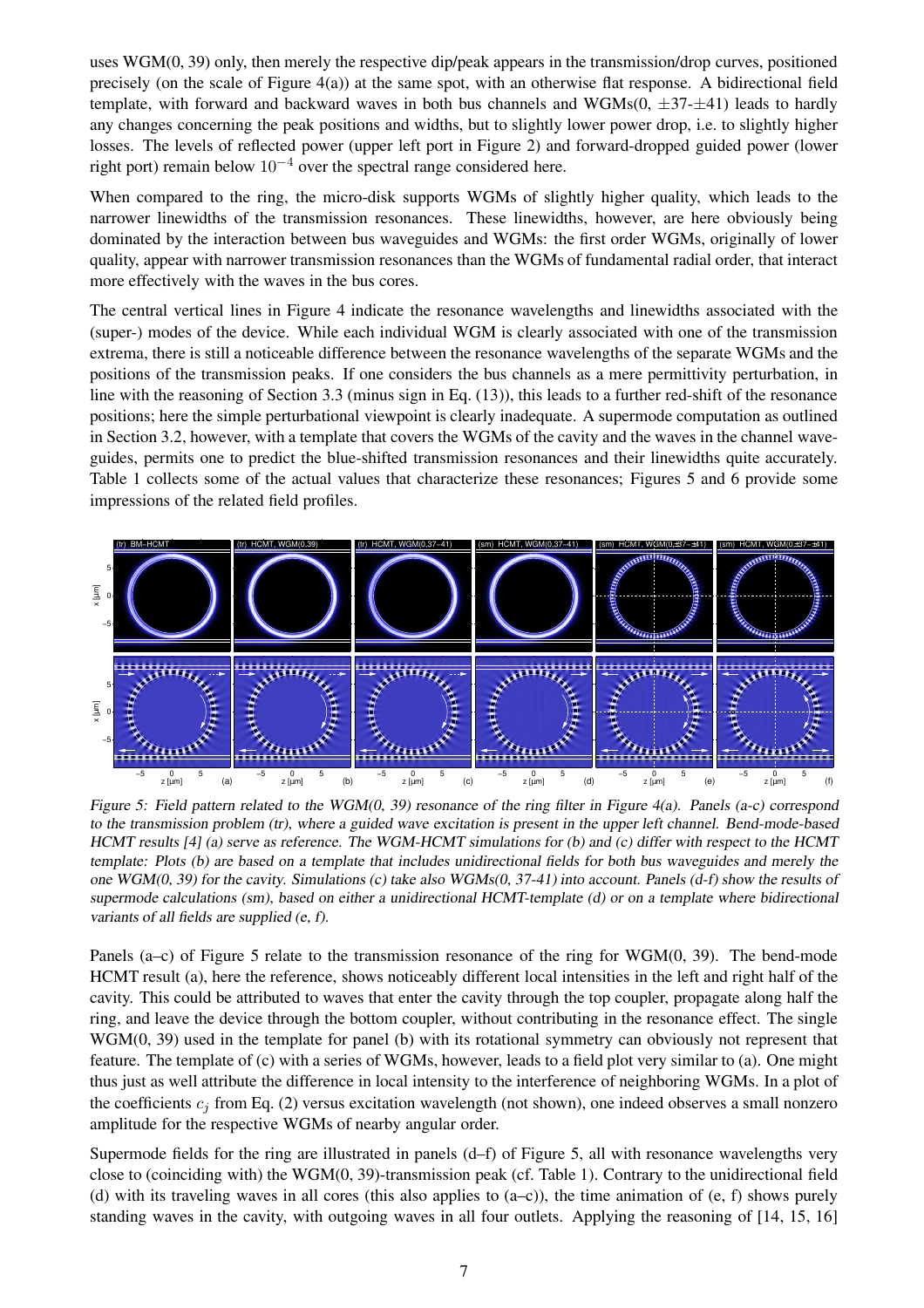| <b>Ring</b>                             | $\lambda_{\rm r}/\mu{\rm m}$ | O                  | $\Delta\lambda/\mu$ m | Fig. | <b>Disk</b>               | $\lambda_{\rm r}/\mu{\rm m}$ | Q                  | $\Delta\lambda/\mu$ m | Fig. |
|-----------------------------------------|------------------------------|--------------------|-----------------------|------|---------------------------|------------------------------|--------------------|-----------------------|------|
| WGM(0, 39)                              | 1.56373                      | $1.1 \cdot 10^{5}$ | $1.4 \cdot 10^{-5}$   | 1(c) | WGM(0, 40)                | 1.56514                      | $8.2 \cdot 10^{5}$ | $1.9 \cdot 10^{-6}$   | 6(a) |
| pert.                                   | 1.56516                      |                    |                       |      | pert.                     | 1.56579                      |                    |                       |      |
| $(tr)_{BM}$                             | 1.5621x                      |                    |                       | 5(a) | (tr)                      | 1.5645x                      |                    |                       | 6(b) |
| $(tr)_{WGM(0, 39)}$                     | 1.5622x                      |                    |                       | 5(b) | $\text{(sm)}_{\text{ud}}$ | 1.56454                      | $6.7 \cdot 10^{2}$ | $2.3 \cdot 10^{-3}$   | 6(c) |
| $(tr)_{WGM(0, 37-41)}$                  | 1.5622x                      |                    |                       | 5(c) | WGM(1, 35)                | 1.57444                      | $1.7 \cdot 10^3$   | $9.3 \cdot 10^{-4}$   | 6(d) |
| $\text{(sm)}_{\text{ud.}}$              | 1.56219                      | $4.3 \cdot 10^{2}$ | $3.7 \cdot 10^{-3}$   | 5(d) | pert.                     | 1.57904                      |                    |                       |      |
| $\text{(sm)}_{\text{bd.},\text{ even}}$ | 1.56223                      | $4.5 \cdot 10^{2}$ | $3.5 \cdot 10^{-3}$   | 5(e) | (tr)                      | 1.5730x                      |                    |                       | 6(e) |
| $\text{(sm)}_{\text{bd.}, \text{ odd}}$ | 1.56215                      | $4.0 \cdot 10^{2}$ | $3.9 \cdot 10^{-3}$   | 5(f) | $\text{(sm)}_{\text{ud}}$ | 1.57320                      | $.10^{3}$          | $1.4 \cdot 10^{-3}$   | 6(f) |

Table 1: Resonance wavelengths  $\lambda_r$ , or peak locations, respectively, in case of the transmission problems (tr), quality factors Q and spectral linewidths  $\Delta\lambda$  associated with selected resonances of Figures 1, 4, 5, 6. Rows "pert" give the shifts of resonance wavelengths caused by the bus waveguide cores, if these are considered merely as permittivity perturbations. (tr) refers to extrema in the spectral transmission, computed by bend-mode HCMT (BM), or by the present WGM-HCMT with different templates. Rows (sm) contain the results of the HCMT-supermode analysis, with uni- (ud.) or bidirectional field templates (bd.).

one can imagine the field of the transmission resonance (c) emerging as the superposition of the unidirectional supermode (d) with a guided wave in the upper excitation channel, such that the fields in the upper right port interfere destructively, cancelling the direct transmission. The unidirectional supermode (d) in turn can be viewed as a superposition of the nearly degenerate bidirectional modes (e, f), such that the waves cancel in the upper left and lower right outlets.



Figure 6: Field pattern related to central resonances of the disk filter in Figure 4(b). Panels (b, c) correspond to the radial fundamental mode WGM(0, 40) (a), panels (e, f) show pattern for the first order WGM(1, 35) (d). HCMT results for the resonant transmission  $(b)$ ,  $(e)$  are compared with the supermode fields of fundamental  $(c)$  and first order  $(f)$ . All HCMT fields rely on <sup>a</sup> template that includes the WGMs(0, 38-42) and WGMs(1, 34-37).

Figure 6 collects a series of field examples for the micro-disk resonator. Features very similar to the ring are observed in panels (a–c) that concern the radially fundamental WGM $(0, 40)$ . Fields  $(d-f)$  related to the WGM(1, 35) of first radial order exhibit the radial nodal line and pronounced losses. As for the ring, for both sets one can imagine, at least approximately, the transmission resonance (tr) to be a superposition of the nearest supermodes (sm) and a guide wave in the upper channel, with almost complete (b) or partial (e) destructive interference in the upper right port. Contributions of both the supermodes (c) and (f) would explain the weak angular beating pattern [34] (most notable in (e)) of the transmission resonances.

With the recipes of Section 3.2, there are the means at hand to characterize directly the resonance properties of the composite filter devices, without carrying out frequency scans. The curves in Figure 7 shall serve as an example. The HCMT templates include the fields of the bus waveguides together with the WGMs( $0, \pm 37$ - $\pm 41$ ) of the cavity ring; results with uni- and bidirectional templates are compared. For the present parameter set, one observes hardly any difference between the uni- and bidirectional models, in line with the findings of Ref. [35]. The degeneracy of supermodes with opposite symmetry is being lifted slightly for pronounced field overlaps at nearly vanishing gaps (only just visible in part (a) for small q). In accordance with  $[17]$ , depending on the bus core width (b), the cavity-bus-interaction causes a slightly red- or blue-shifted resonance of the composite system (both signs are possible).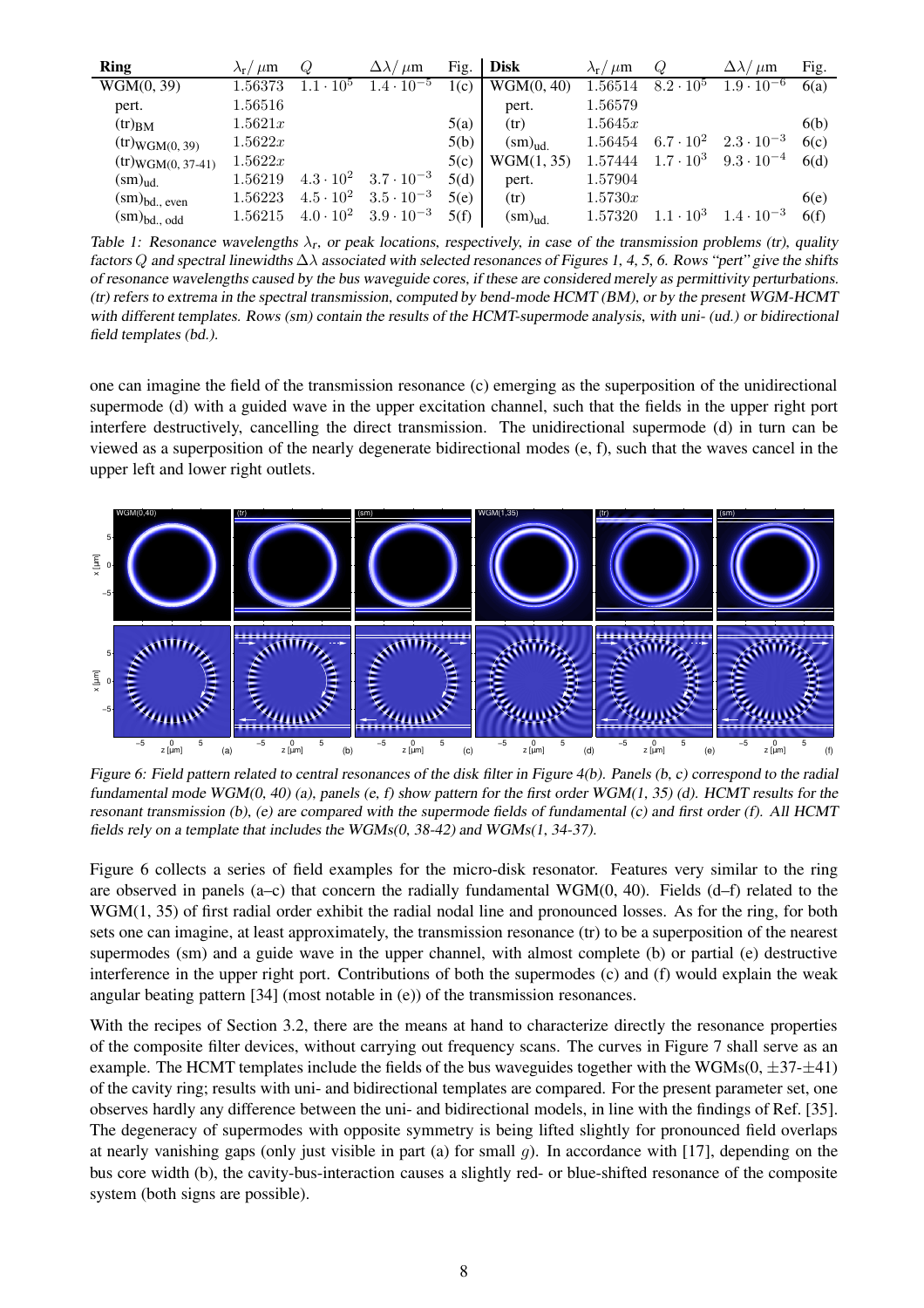

Figure 7: Resonance wavelengths  $\lambda_r$  and Ofactors of ringresonators as in Figure 2, for varying gap  $g$  (a), and bus width  $w$  (b). The horizontal lines indicate the resonance wavelengths of the isolated cavity ring.

#### **4.2 Coupled resonator optical waveguide**

Linear series of coupled cavities received much attention in the recent past [36, 37], mainly for their optical delay properties, both theoretically and experimentally. Here we look at only one specific configuration adapted from [4], a series of nine of the former cavities. Figure 8 summarizes the results.



Figure 8: <sup>A</sup> coupled resonator optical waveguide (CROW), <sup>a</sup> series of cavities as introduced in Figure 2. (a): Spectrum of the device, relative transmission T and power drop D as as function of the excitation wavelength  $\lambda$ ; unidirectional HCMT simulations based on templates with one WGM per cavity (bold lines) and with five WGMs per cavity (thin dashed curves). The central lines give the positions of the resonance wavelength of one separate ring (single bold line, gray), of the resonances for the series of rings without bus waveguides (dashed), and of the resonances of the complete system (continuous, here also the respective linewidths are shown), in all cases computed using templates with one WGM(0, 39) per ring. (b): Supermode patterns for the system with bus waveguides (bold), and for the ring series only (thinner, mostly shadowed). Real parts (dashed), imaginary parts (dash-dotted), and absolute values (continuous) of the amplitudes attributed to the WGMs of neighboring cavities are connected to clarify the systematics.

We focus on the spectral region around the  $WGM(0, 39)$ -resonance of the individual rings. As for the filter of Section 4.1, one must expect that neighboring WGMs play a role. The transmission curves in Figure 8(a), obtained with templates that include the  $WGM(0, 39)$  and  $WGMs(0, 37-41)$  for each ring, agree qualitatively, with only small shifts (on a scale of the free spectral range of the rings,  $\approx 36$  nm, c.f. Figure 4(a)) in the actual peak positions. We therefore restrict things to the model where each cavity is represented by a single WGM.

Supermode analysis for the chain of nine cavities, first without the bus channels, predicts that the original WGM splits into a series of nine supermodes, positioned close to, but not quite at, the transmission resonances. If the access waveguides are taken into account as well, the HCMT supermodes reflect accurately the peak positions and the linewiths of the transmission spectrum. Figure 8(b) compares the related "mode profiles", here the complex amplitudes assigned to the WGMs in the cavity series. One observes a systematic pattern of "harmonics" with a growing number of "nodes", where the fundamental resonance appears at the longest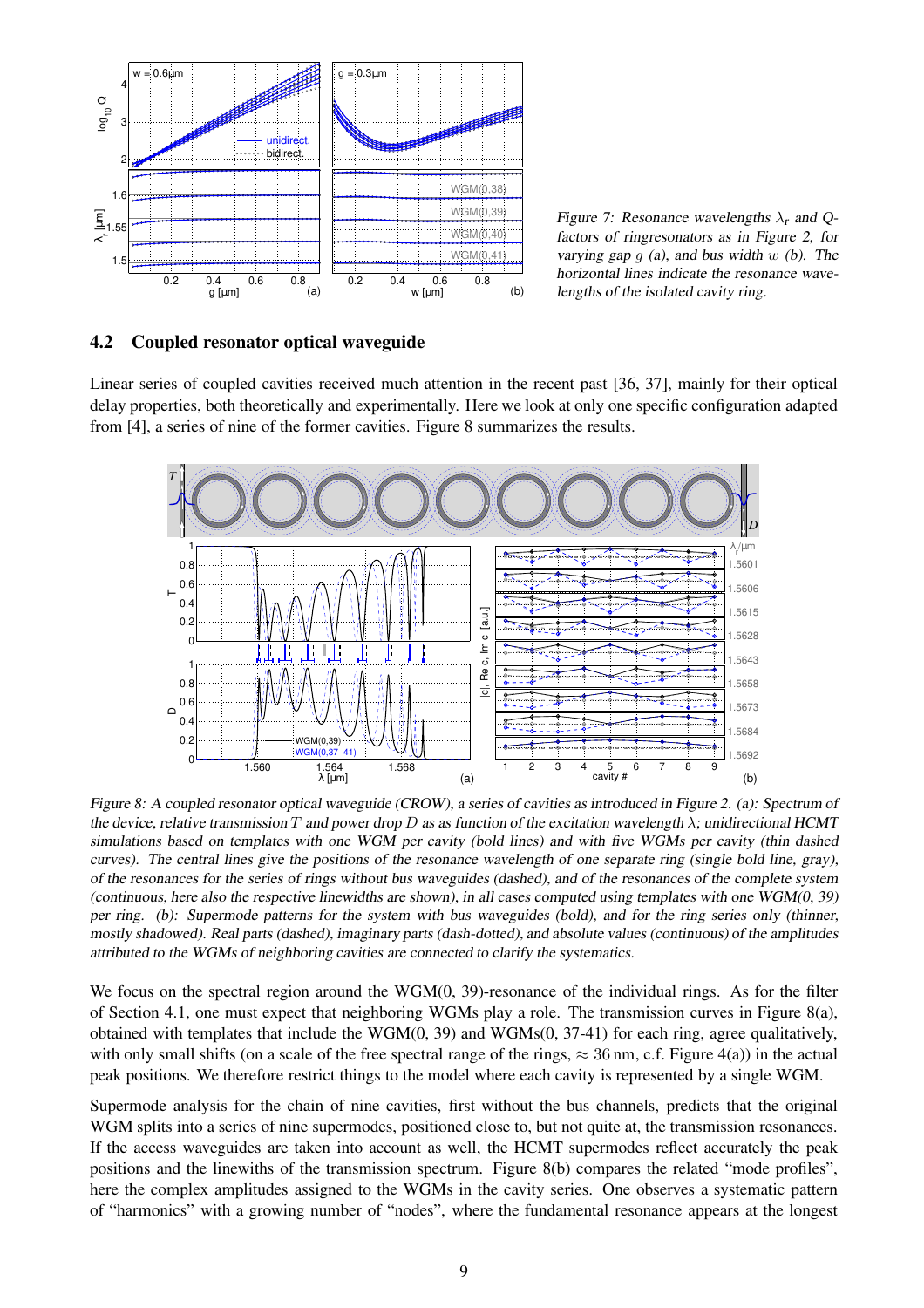wavelength, i.e. at the lowest energy level. Only minor differences between the patterns for the systems without and with waveguides are visible.

Due to the semi-numerical nature of the HCMT approach there are no principal restrictions on distances, positioning, or (guided wave) excitation conditions. Small local or global changes in refractive index can be taken into account as perturbations, for supermode calculations or spectral scans. The present model should thus be a convenient means to to carry out *ab-initio* studies of further less-standard CROW-based circuits, like e.g. bends in CROW-based photonic molecules [38], defect-assisted CROWS [39], or tunable CROW based optical filters [40], always including the access waveguides.

### **4.3 Three-ring photonic molecule**

As a last example we consider three identical rings, positioned at the corners of an equilateral triangle, and their excitation through a single access waveguide (Figure 9(a)). Structures of this type have attracted interest for some time already. The parametric scattering-matrix model of Refs. [41, 42] predicts that the configuration can function as a resonant mirror / reflector. Without the bus channel, one might view the structure as a photonic "molecule", constituted by the three rings as photonic "atoms". A rigorous integral equation analysis of isolated molecules with emphasis on their Q-factors can be found in Ref. [43]. Further recent studies include the *ab-initio* HCMT model [4], based on the bend mode viewpoint, a parametric pathway analysis for purposes of application as a sensor [44], and an approximate analytical WGM-based description [45] that led to experimental observations [46]. Results of the present WGM-HCMT model are summarized in Figure 9.



Figure 9: (a): Three-ring photonic molecule, excited by <sup>a</sup> straight bus waveguide. (b): Relative guided transmitted (T) and reflected optical power (R), as a function of excitation wavelength  $\lambda$ ; bidirectional HCMT simulations with the WGMs( $0, \pm 39$ ) included for each ring. The vertical markers indicate the resonance WGM( $0, 39$ ) of an individual ring (single bold gray line), the HCMT supermodes computed for the three-ring molecule only, without the bus channel (dashed), and the supermodes for the entire compound, consisting of molecule and waveguide (continuous, here also the respective linewidths are shown). (c): Supermode profiles predicted for the three-ring molecule, time-snapshots of the standing wave pattern (large panels) and absolute values (smaller insets) of the principal electric field component.

As before we look at the spectral region close to the WGM $(0, \pm 39)$  resonance of the single rings. Bidirectional wave propagation is essential in this case; the cavities are thus represented in the HCMT template by six WGMs. Figure 9(b) shows the spectral guided wave transmission and reflection. As for the previous examples, one can only expect approximate results from the simple template. Comparison with the bend-mode HCMT in Ref. [4], however, shows that the spectral features are adequately captured by the WGM-HCMT model. The curves deviate slightly with respect to the precise peak positions, and with respect to the predicted maximum levels of reflection, for the three right-most reflection peaks. Note that these features cover a total wavelength range of about 10 nm, roughly a quarter of the free spectral range of the individual rings.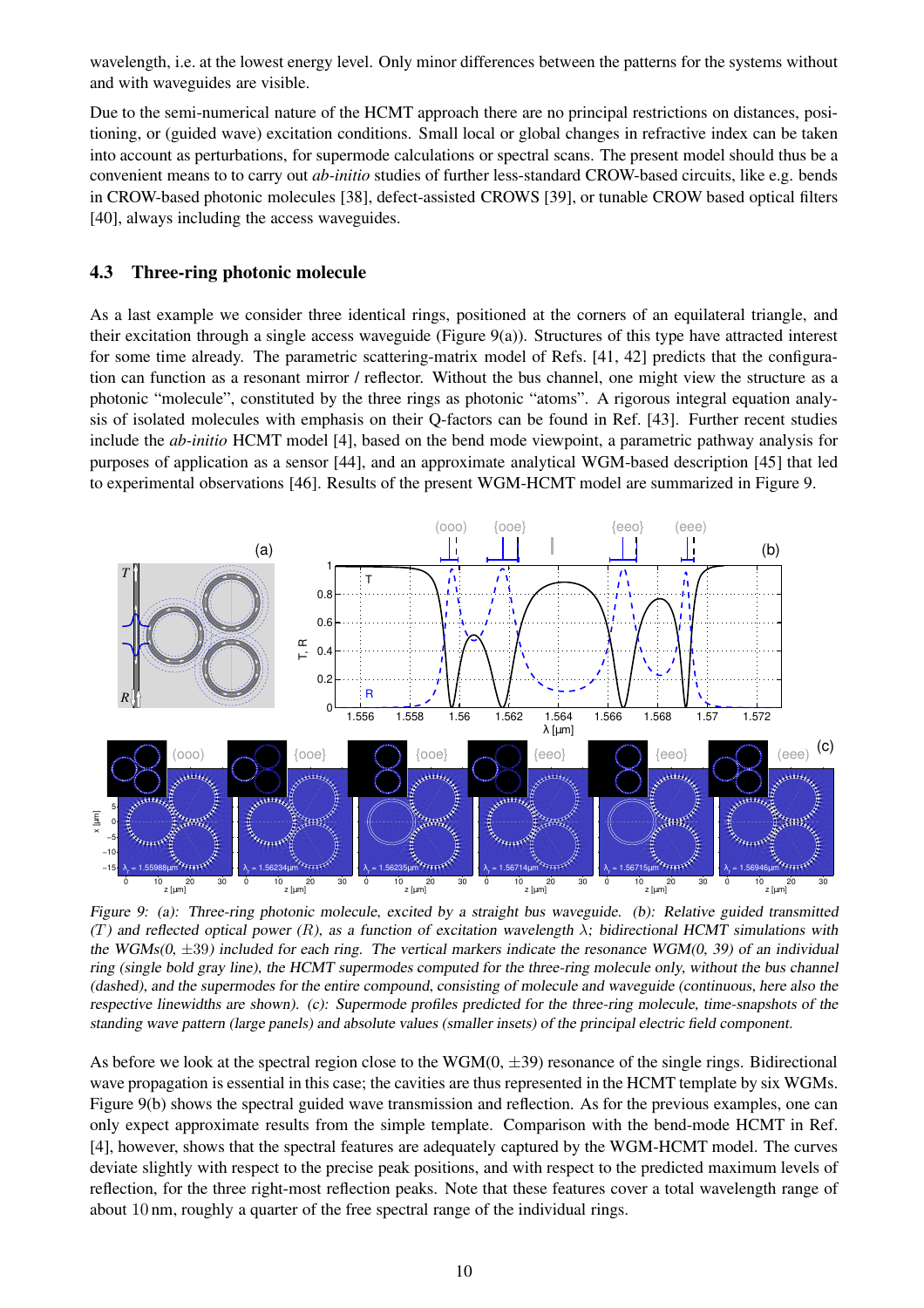At the same time our present model can, at least to some degree, explain the formation of the resonances. Considering only the molecule without bus channels, the HCMT analysis predicts the six supermodes of Figure 9(c). One observes purely standing waves in all cavities, with stationary nodal lines. This concerns a structure that is mirror-symmetric with respect to the three axes angled at  $2\pi/3$ , hinted at by the thin dashed lines in the field plots. One can thus expect modes with even (e) or odd parity (o) with respect to each of these axes. The panels in Figure 9(c) and the related resonance wavelengths in (b) are classified accordingly. The "fundamental" supermode (eee) with the longest resonance wavelength / lowest energy exhibits the least "strained" profile, i.e. a field that is symmetric across all three lines. Likewise the supermode (ooo) with the most "strained" field appears with the shortest wavelength, or at highest energy, respectively. The four remaining supermodes come in two degenerate pairs. Of these, one is symmetric with respect to the horizontal axis, the other antisymmetric<sup>1</sup>. Suitable superpositions of these two degenerate modes thus realize configurations where in turn each of the three cavities is "switched off", i.e. configurations with even or odd symmetry with respect to each of the three axes in turn, as exemplified by the third an fifth fields in the row.

Once a bus channel is placed as indicated in Figure 9(a), the incoming wave interacts only with those supermodes of the molecule that show non-negligible field strength in the vicinity of the bus core. Hence one observes merely four peaks, not six, in the transmission and reflection spectrum. The respective fields (not shown) resemble, in the region of the cavities, the first, second, fourth, and sixth profiles of Figure 9(c). With respect to the specific excitation through the waveguide, the supermodes in the third and fith panels behave as nonradiative "dark" states. In the present idealized model they are degenerate with the radiating "bright" states, the second and fourth profiles. Some small perturbation might thus lead to the excitation of sharp resonances of Fano-type [47], here in a comparably large dielectric integrated optic system.

As for the examples in Sections 4.1 and 4.2, the vertical lines in Figure 9(b) show that the positions and linewidths of the peaks in the transmission spectrum can accurately be predicted by HCMT supermode analysis, if the bidirectional modes guided by the bus channel are taken into account. The respective supermodes are symmetric or antisymmetric with respect to the horizontal axis. Similar to the reasoning in Section 4.1, the transmission resonances, here the states with vanishing reflection, can be thought of as a superposition of one of these supermodes with the upward traveling guided mode of the bus channel, such that the waves interfere destructively in the upper outlet.

# **5 Concluding remarks**

The HCMT scheme can be used successfully with templates that involve known modes of open dielectric cavities. At least for the present configurations with high-Q cavities and thus moderately low losses, problems related to the outwards growing basis fields did not occur. Our *ab-initio* calculations are based on analytically computed WGMs of circular cavities. One obtains approximations for the full optical electromagnetic field. A series of examples show the versatility of the method. We've specifically looked at coupling-induced frequency shifts, which can conveniently be predicted by HCMT supermode analysis.

The scheme is inherently numerical in the sense that no analytical expressions for the amplitudes of the coupled modes emerge. Still, by extracting the respective numerical values, the coupled mode amplitudes can be made available for inspection and physical interpretation. Alternatively the method can be viewed as an approximate numerical (finite element) scheme, but one with very specific, structure-dependent nonlocal element functions. One operates at the intersection between "numerics" and "modeling"; convergence can be expected only up to what is built into the field template.

The extension to 3-D is still pending. While the formalism as given in this paper is directly applicable to 3- D configurations, the present analytical WGMs would have to be replaced by numerical approximations, i.e. by basis fields computed through corresponding cavity eigenmode solvers [32]. For comparable circuits, the number of unknowns, i.e. the dimensions of the systems (10) and (12), would remain the same as in the 2-D case. However, apart from the bookkeeping, the efficient evaluation of the basis element overlaps (7) would constitute the major computational/numerical challenge.

<sup>&</sup>lt;sup>1</sup>Due to the numerics (rectangular computational window, integration procedures) the horizontal axis is not strictly equivalent to the other two.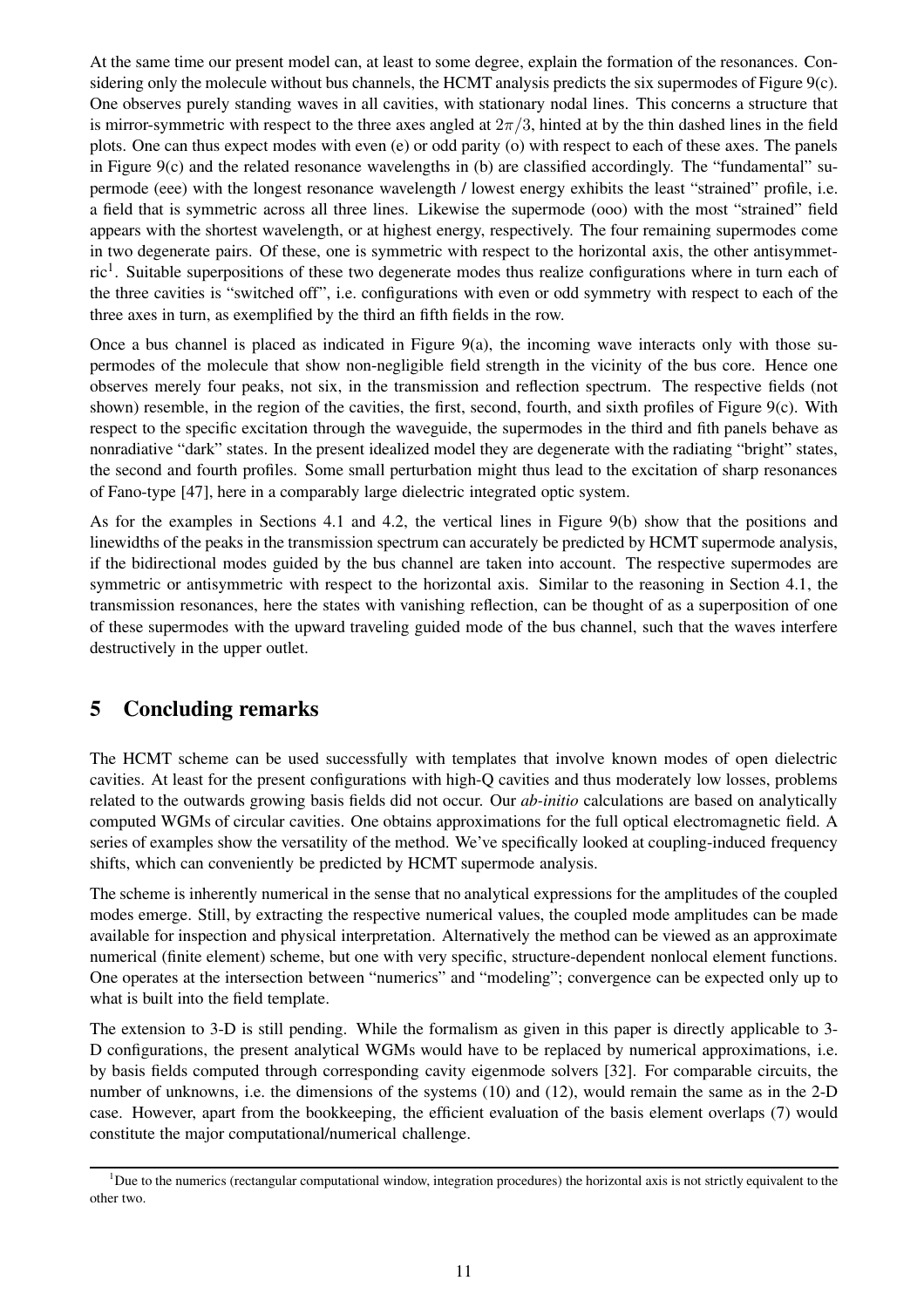## **Acknowledgments**

*The authors thank Hugo J.W.M. Hoekstra and Milan Maksimovic for many fruitful discussions.*

### **References**

- [1] B. E. Little, S. T. Chu, W. Pan, and Y. Kokubun. Microring resonator arrays for VLSI photonics. *IEEE Photonics Technology Letters*, 12(3):323–325, 2000.
- [2] F. Michelotti, A. Driessen, and M. Bertolotti, editors. *Microresonators as building blocks for VLSI photonics*, volume 709 of AIP conference proceedings. American Institute of Physics, Melville, New York, 2004.
- [3] I. Chremmos, N. Uzunoglu, and O. Schwelb, editors. *Photonic Microresonator Research and Applications*. Springer Series in Optical Sciences, Vol. 156. Springer, London, 2010.
- [4] M. Hammer. HCMT models of optical microring-resonator circuits. *Journal of the Optical Society of America B*, 27(11):2237–2246, 2010.
- [5] A. Yariv. Universal relations for coupling of optical power between miroresonators and dielectric waveguide. *Electronic Letters*, 36(4):321–322, 2000.
- [6] K. Okamoto. *Fundamentals of Optical Waveguides*. Academic Press, SanDiego, 2000.
- [7] K. R. Hiremath, M. Hammer, R. Stoffer, L. Prkna, and J. Ctyroký. Analytical approach to dielectric optical bent slab waveguides. *Optical and Quantum Electronics*, 37(1-3):37–61, 2005.
- [8] D. R. Rowland and J. D. Love. Evanescent wave coupling of whispering gallery modes of a dielectric cylinder. *IEE Proceedings, Pt. J*, 140(3):177–188, 1993.
- [9] L. Prkna, J. Čtyroký, and M. Hubálek. Ring microresonator as a photonic structure with complex eigenfrequency. *Optical and Quantum Electronics*, 36(1/3):259–269, 2004.
- [10] E. Franchimon. Modelling circular optical microresonators using whispering gallery modes. MSc thesis, University of Twente, Enschede, The Netherlands, 2010.
- [11] M. Hammer. Hybrid analytical / numerical coupled-mode modeling of guided wave devices. *Journal of Lightwave Technology*, 25(9):2287–2298, 2007.
- [12] P. T. Leung, S. Y. Liu, and K. Young. Completeness and orthogonality of quasinormal modes in leaky optical cavities. *Physical Review A*, 49(4):3057–3067, 1994.
- [13] M. Bertolotti. Linear one dimensional resonant cavities. In F. Michelotti, A. Driessen, and M. Bertolotti, editors, *Microresonators as building blocks for VLSI photonics*, volume 709 of AIP conference proceedings, pages 19–47. American Institute of Physics, Melville, New York, 2004.
- [14] M. Maksimovic, M. Hammer, and E. van Groesen. Field representation for optical defect microcavities in multilayer structures using quasi-normal modes. *Optics Communications*, 281(6):1401–1411, 2008.
- [15] M. Maksimovic, M. Hammer, and E. van Groesen. Coupled optical defect microcavities in 1d photonic crystals and quasi-normal modes. *Optical Engineering*, 47(11):114601 1–12, 2008.
- [16] M. Maksimovic. *Optical resonances in multilayer structures*. University of Twente, Enschede, The Netherlands, 2008. Ph.D. Thesis.
- [17] M. A. Popović, C. Manolatou, and M. R. Watts. Coupling-induced resonance frequency shifts in coupled dielectric multi-cavity filters. *Optics Express*, 14(3):1208–1222, 2006.
- [18] Q. Li, T. Wang, Y. Su, M. Yan, and M. Qiu. Coupled mode theory analysis of mode splitting in coupled cavity system. *Optics Express*, 18(8):8367–8382, 2010.
- [19] O. Schwelb. On the nature of resonance splitting in coupled multiring optical resonators. *Optics Communications*, 281:1065–1071, 2008.
- [20] Q. Li, M. Soltani, A. H. Atabaki, S. Yegnanarayanan, and A. Adibi. Quantitative modeling of coupling-induced resonance frequency shift in microring resonators. *Optics Express*, 17(26):23474–23486, 2009.
- [21] L. Y. M. Tobing, L. Tjahjana, S. Darmawan, and D. H. Zhang. Numerical and experimental studies of couplinginduced phase shift in resonator and interferometric integrated optics devices. *Optics Express*, 20(5):5789–5801, 2012.
- [22] D. E. Amos. A portable package for Bessel functions of a complex argument and nonnegative order. http://www.netlib.org/amos/ .